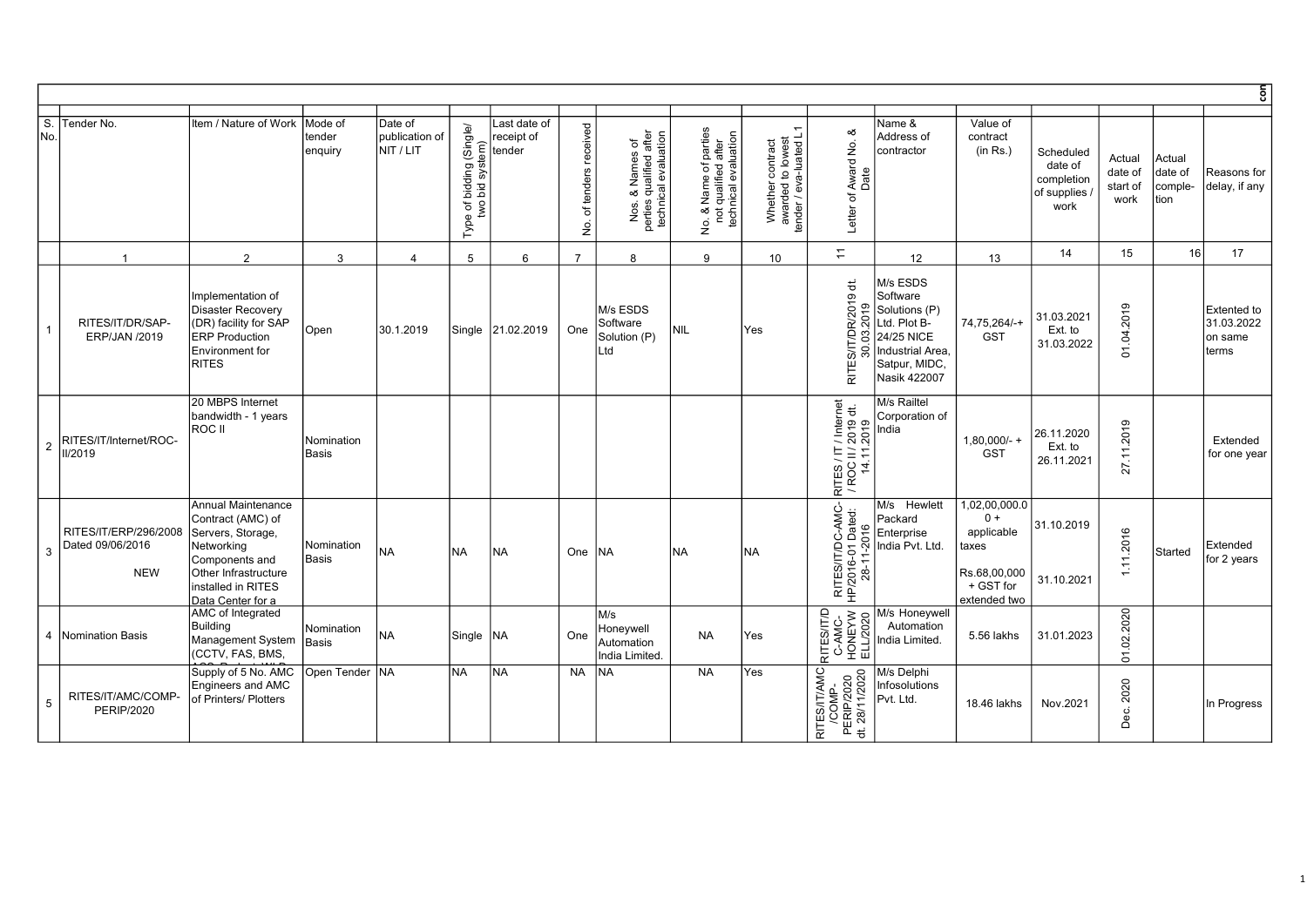|                         |                                         |                                                                                                                                                     |                              |                                        |                                             |                                             |                                                                 |                                                                    |           |                                                                                                                  |                                                                 |                                                      |                                                                                                   |                                                                                                     |                                                           |                                       |                                      | $\overline{\epsilon}$                                  |
|-------------------------|-----------------------------------------|-----------------------------------------------------------------------------------------------------------------------------------------------------|------------------------------|----------------------------------------|---------------------------------------------|---------------------------------------------|-----------------------------------------------------------------|--------------------------------------------------------------------|-----------|------------------------------------------------------------------------------------------------------------------|-----------------------------------------------------------------|------------------------------------------------------|---------------------------------------------------------------------------------------------------|-----------------------------------------------------------------------------------------------------|-----------------------------------------------------------|---------------------------------------|--------------------------------------|--------------------------------------------------------|
| $\overline{s}$ .<br>No. | Tender No.                              | Item / Nature of Work                                                                                                                               | Mode of<br>tender<br>enquiry | Date of<br>publication of<br>NIT / LIT | Type of bidding (Single/<br>two bid system) | Last date of<br>receipt of<br>tender        | received<br>of tenders<br>$\frac{\dot{\mathsf{Q}}}{\mathsf{Z}}$ | Nos. & Names of<br>perties qualified after<br>technical evaluation |           | f parties<br>after<br>No. & Name of parties<br>not qualified after<br>technical evaluation<br>$\dot{\mathsf{g}}$ | Whether contract<br>awarded to lowest<br>tender / eva-luated L1 | ∞<br>Award No.<br>Letter of                          | Name &<br>Address of<br>contractor                                                                | Value of<br>contract<br>(in Rs.)                                                                    | Scheduled<br>date of<br>completion<br>of supplies<br>work | Actual<br>date of<br>start of<br>work | Actual<br>date of<br>comple-<br>tion | Reasons for<br>delay, if any                           |
|                         | $\overline{1}$                          | $\overline{2}$                                                                                                                                      | 3                            | $\overline{4}$                         | 5                                           | 6                                           | $\overline{7}$                                                  | 8                                                                  |           | 9                                                                                                                | 10                                                              | $\overline{a}$                                       | 12                                                                                                | 13                                                                                                  | 14                                                        | 15                                    | 16                                   | 17                                                     |
| $6\phantom{.0}$         | Nomination basis                        | Implementation of<br>GepNIC under CPPP<br>in RITES for three<br>years                                                                               | Nomination<br>basis          | <b>NA</b>                              | NA                                          | <b>NA</b>                                   | <b>NA</b>                                                       | <b>INA</b>                                                         | <b>NA</b> |                                                                                                                  | INA.                                                            | RITES/IT/e-<br>Procurement/ 2017<br>dated 23.11.2017 | NICSI, 6th<br>floor, Hall No.<br>283, NBCC<br>Tower, 15<br>Bhikaji Cama<br>Place, Delhi<br>110066 | 1st year<br>16,15,000/-<br>including<br>GST, 2nd<br>& 3rd year<br>each<br>8,12,000<br>including GST | Jan. 2021                                                 | Nov.<br>2017                          |                                      | <b>Extension is</b><br>in process<br>for three<br>year |
| $\overline{7}$          | RITES/IT/Internet<br>ADDL / 2018        | Internet 40mbps<br>(1:1) bandwidth for<br>ROC I + Additional 40<br><b>MBPS</b>                                                                      | Nomination                   | INA.                                   | <b>NA</b>                                   | <b>NA</b>                                   | INA.                                                            | <b>NA</b>                                                          | <b>NA</b> |                                                                                                                  | INA.                                                            | RITES/IT/Internet<br>/ ADDL / 2017<br>22.12.2017     | M/s Powergrid<br>Corpn of India<br>Ltd                                                            | $10.8$ lakhs +<br>taxes<br>Concluded<br>Rs. 5.62<br>lakhs p.a.                                      | 3.1.2022<br>(Concl).<br>New wef<br>21/8/2020              |                                       | ongoing                              |                                                        |
| 8                       | RITES/IT/INTERNET/BS<br>NL/2018         | Internet bandwidth of<br>40 MBPS (1:1) for<br>ROC   Complex                                                                                         | Nomination<br>Basis          | 2.2.2019                               |                                             |                                             | $\overline{\phantom{a}}$                                        | M/s BSNL Ltd M/s BSNL                                              | Ltd       |                                                                                                                  |                                                                 | In Progress                                          | M/s BSNL Ltd                                                                                      | 10.8 lakhs +<br>taxes                                                                               | 2.2.2022                                                  |                                       |                                      |                                                        |
| 9                       | RITES/IT/ERP/296/2008<br>dt. 16.04.2018 | Annual Maintenance<br>contract of servers<br>installed in RITES<br>Data Centre for a<br>period of 3 years                                           | nomination<br>basis          | NA                                     | <b>NA</b>                                   | <b>NA</b>                                   | <b>NA</b>                                                       | <b>INA</b>                                                         | <b>NA</b> |                                                                                                                  | NA)                                                             | RITES/IT/DC-AMC-<br>HP/2018-01 dt.<br>27.04.2018     | M/s Hawlett<br>Packart<br>Enterprise<br>India Pvt. Ltd.                                           | 4499999.31+<br>taxes                                                                                | 30.04.2021<br>Ext. to<br>30.10.2021                       | 01.05.2018                            | On going                             | <b>Extended till</b><br>Oct. 2021<br>on same<br>terms  |
| 10 <sup>10</sup>        | RMI/NR/044/WEBHOSTI<br>NG/2018          | hosting services of<br>web bases<br>"Inspection Billing &<br>Monitoring System"<br>(IBS) of QA Division<br>of RITES Ltd for a<br>period of 3 years. | Open tender                  | 11.04.2018                             | single                                      | 27.04.2018<br>extended<br>upto<br>7.05.2018 | $\overline{\phantom{a}}$                                        | M/s Web<br>Werks India<br>(P) Ltd.                                 |           |                                                                                                                  | <u>ves</u>                                                      |                                                      | M/s Web<br>Werks India<br>$(P)$ Ltd.                                                              | 15,99,254/-                                                                                         | June, 2021                                                |                                       |                                      | Handled by RMI-NR                                      |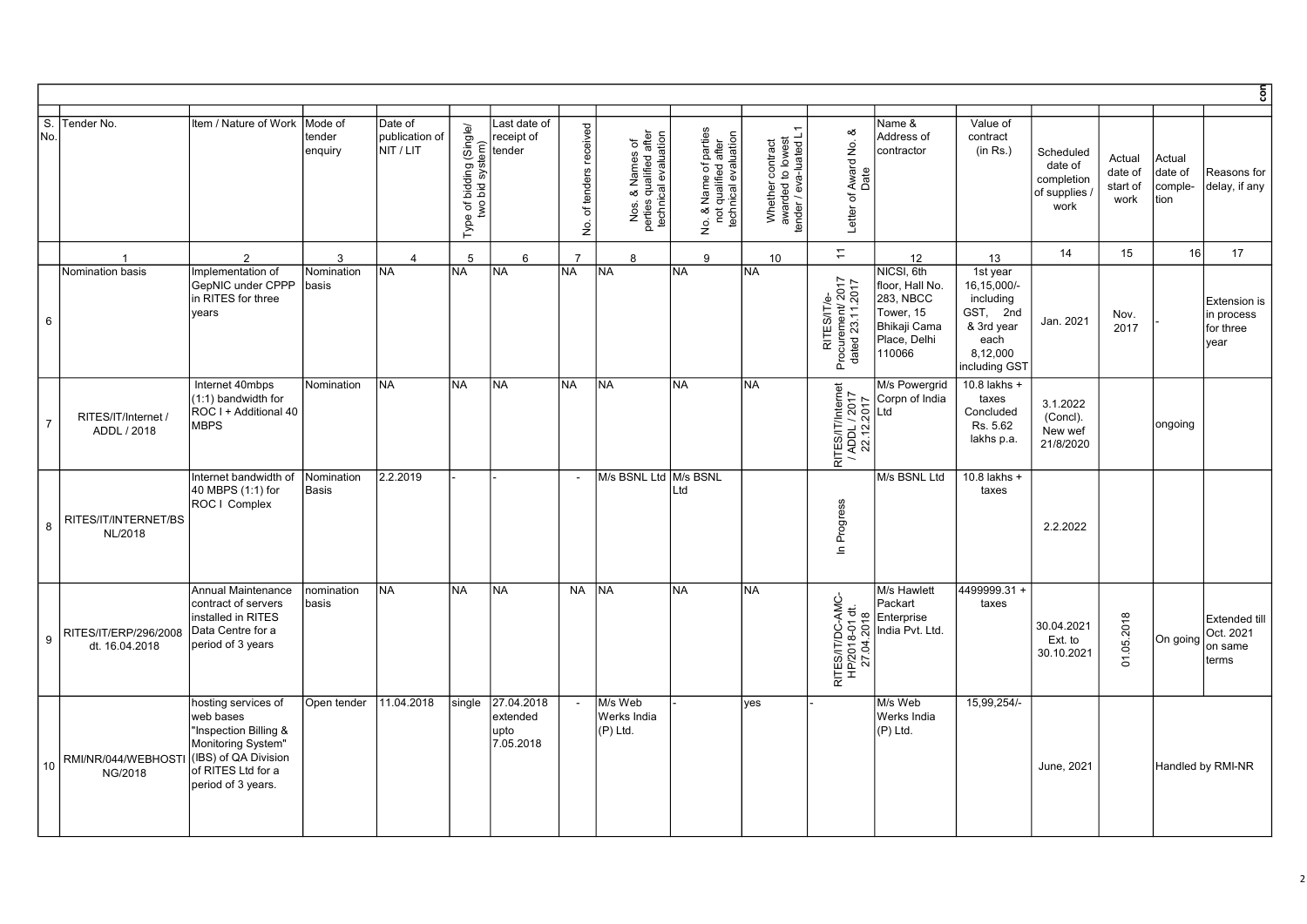|           |                               |                                                                                                                          |                            |                                        |                                             |                                      |                                                              |                                                                                                                                    |                                                                           |                                                                 |                                                        |                                                                                                   |                                                                                    |                                                           |                                       |                                      | ξ                                         |
|-----------|-------------------------------|--------------------------------------------------------------------------------------------------------------------------|----------------------------|----------------------------------------|---------------------------------------------|--------------------------------------|--------------------------------------------------------------|------------------------------------------------------------------------------------------------------------------------------------|---------------------------------------------------------------------------|-----------------------------------------------------------------|--------------------------------------------------------|---------------------------------------------------------------------------------------------------|------------------------------------------------------------------------------------|-----------------------------------------------------------|---------------------------------------|--------------------------------------|-------------------------------------------|
| S.<br>No. | Tender No.                    | Item / Nature of Work Mode of                                                                                            | Itender<br>enquiry         | Date of<br>publication of<br>NIT / LIT | Type of bidding (Single/<br>two bid system) | Last date of<br>receipt of<br>tender | of tenders received<br>$\frac{\dot{\mathsf{Q}}}{\mathsf{Z}}$ | Nos. & Names of<br>perties qualified after<br>technical evaluation                                                                 | No. & Name of parties<br>not qualified after<br>technical evaluation<br>ġ | Whether contract<br>awarded to lowest<br>tender / eva-luated L1 | ∞<br>Award No.<br>Date<br>Letter of                    | Name &<br>Address of<br>contractor                                                                | Value of<br>contract<br>(in Rs.)                                                   | Scheduled<br>date of<br>completion<br>of supplies<br>work | Actual<br>date of<br>start of<br>work | Actual<br>date of<br>comple-<br>tion | Reasons for<br>delay, if any              |
|           | $\overline{1}$                | $\overline{2}$                                                                                                           | 3                          | $\Delta$                               | $5\phantom{.0}$                             | 6                                    | $\overline{7}$                                               | 8                                                                                                                                  | 9                                                                         | 10 <sup>°</sup>                                                 | $\overline{\tau}$                                      | 12                                                                                                | 13                                                                                 | 14                                                        | 15                                    | 16                                   | 17                                        |
| 11        | GeM                           | Cyberoam ROC-I                                                                                                           | <b>GeM</b>                 | 1.11.18                                |                                             | 4 12.11.2018                         | $\overline{4}$                                               | 1) MM9<br>Information<br>Technology<br>(P) Ltd.<br>(2) Esteem<br>Technologies<br>$(3)$ VIBS<br>Infosol (P)<br>Ltd.<br>(4) Pentacle |                                                                           | yes                                                             | GEMC-511687747605004<br>dt. 19.11.2018                 | MM9<br>Information<br>Technologies<br>(P) Ltd                                                     | 21,68,000/-                                                                        | Dec.2021                                                  |                                       | On going                             |                                           |
|           | 12 corporate mailing (NICSI   | Providing<br>infrastructure &<br>services for<br>corporate mailing                                                       | Nomination<br><b>Basis</b> | <b>NA</b>                              | <b>NA</b>                                   | <b>NA</b>                            | <b>NA</b>                                                    | <b>NA</b>                                                                                                                          | <b>NA</b>                                                                 | <b>NA</b>                                                       | Proforma invoice<br>No. PMI/HR/8/889<br>dt. 13.03.2019 | NICSI, 6th<br>floor, Hall No.<br>283, NBCC<br>Tower, 15<br>Bhikaji Cama<br>Place, Delhi<br>110066 | 749000+<br>taxes for<br>2019-20                                                    | 31.3.2021                                                 |                                       |                                      | Extension is<br>$ On going _{in process}$ |
| 13        | RITES/IT/ISO-<br>27001/1/2018 | SELECTION OF<br><b>CERTIFICATION</b><br>AGENCY FOR ISO-<br>27001:2013<br><b>CERTIFICATION AT</b><br><b>RITES LIMITED</b> | Quotation                  | 14-09-2018                             | NA                                          | 23.10.2018                           | $\overline{4}$                                               | a. TUV SUD<br>South Asia<br>Pvt. Ltd.<br>b. Maverick<br>Quality<br>Advisory<br>Services Pvt.                                       |                                                                           | Extended+R<br>:W+K17                                            | RITES/IT/ISO<br>27001/1/2018<br>Dated: 14/12/201       | M/s TUV-SUD<br>South Asia<br>Private Limited<br>374 Udyog<br>Vihar, Phase-<br>Gurugram,           | Rs<br>274350.00<br>Rupees Two<br>Lakh Seventy<br>Four<br>Thousand<br>Three<br>a ma | Dec-21                                                    |                                       |                                      |                                           |
| 14        |                               | Class III DSC                                                                                                            | limited                    |                                        | single                                      | $\overline{\phantom{a}}$             | 3                                                            | 1. M/s<br>√erasys<br>Technolgies<br>$(P)$ Ltd.<br>2. M/s<br><b>GNFC Ltd.</b>                                                       | $\overline{\phantom{a}}$                                                  | N/A                                                             |                                                        | M/s GNFC<br>Ltd., 403,<br>GNFC Info<br>Tower.<br>Ahmedabad                                        | Rs.10,35,000<br>+ GST                                                              | Apr-23                                                    | 6.1.2020 5.1.2023                     |                                      |                                           |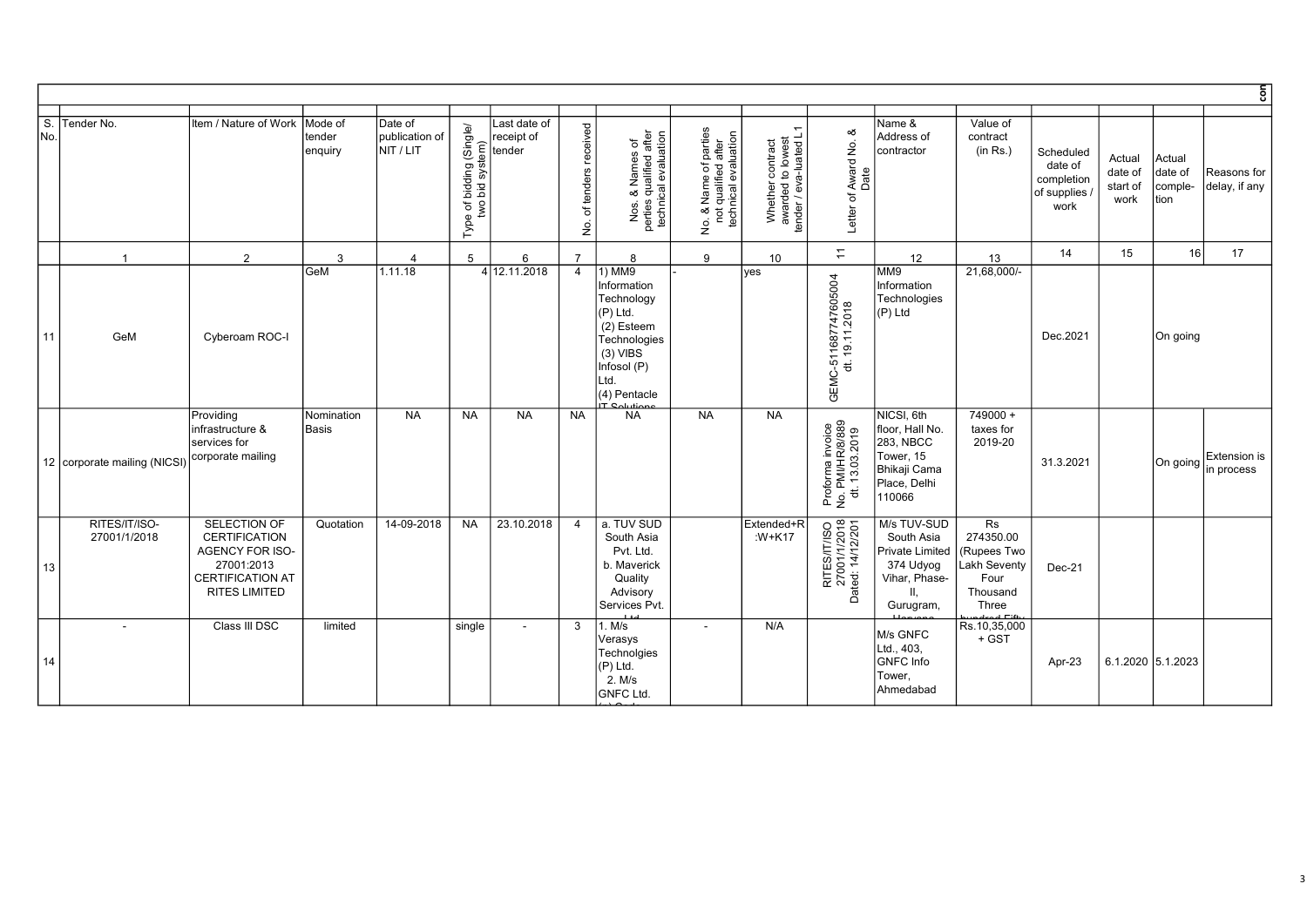|          |                                                                        |                                                                                                                                    |                              |                                        |                                             |                                      |                                                             |                                                                                           |                                                                      |                                                                 |                                                                         |                                                                                                                                         |                                                                            |                                                           |                                       |                                      | $\overline{5}$               |
|----------|------------------------------------------------------------------------|------------------------------------------------------------------------------------------------------------------------------------|------------------------------|----------------------------------------|---------------------------------------------|--------------------------------------|-------------------------------------------------------------|-------------------------------------------------------------------------------------------|----------------------------------------------------------------------|-----------------------------------------------------------------|-------------------------------------------------------------------------|-----------------------------------------------------------------------------------------------------------------------------------------|----------------------------------------------------------------------------|-----------------------------------------------------------|---------------------------------------|--------------------------------------|------------------------------|
| S.<br>No | Tender No.                                                             | Item / Nature of Work                                                                                                              | Mode of<br>tender<br>enquiry | Date of<br>publication of<br>NIT / LIT | Type of bidding (Single/<br>two bid system) | Last date of<br>receipt of<br>tender | received<br>tenders<br>$\overline{\sigma}$<br>$\frac{1}{2}$ | Nos. & Names of<br>perties qualified after<br>technical evaluation                        | No. & Name of parties<br>not qualified after<br>technical evaluation | Whether contract<br>awarded to lowest<br>tender / eva-luated L1 | ∞<br>f Award No. {<br>Date<br>Letter of                                 | Name &<br>Address of<br>contractor                                                                                                      | Value of<br>contract<br>(in Rs.)                                           | Scheduled<br>date of<br>completion<br>of supplies<br>work | Actual<br>date of<br>start of<br>work | Actual<br>date of<br>comple-<br>tion | Reasons for<br>delay, if any |
|          | $\overline{1}$                                                         | 2                                                                                                                                  | 3                            | $\overline{4}$                         | 5                                           | 6                                    | $\overline{7}$                                              | 8                                                                                         | 9                                                                    | 10                                                              | $\overline{z}$                                                          | 12                                                                                                                                      | 13                                                                         | 14                                                        | 15                                    | 16                                   | 17                           |
| 15       | RITES/IT/ERP/SAP/JAN<br>2018                                           | Appointment of<br>service provider for<br>providing SAP ERP<br>Application<br>maintenance &<br>support services at<br><b>RITES</b> | Open tender                  | 01.06.2019                             | Single                                      | 26.06.2019                           |                                                             | 1) M/s<br>SilverTouch<br>Technologies<br>$2)$ M/s<br>VistaramLtd.                         | M/s<br>Vistarem Ltd                                                  | Yes                                                             | RITES/IT/ERP/SAP/AMS201<br>2019<br>14.08.<br>$\overline{t}$<br>$\infty$ | M/s Silver<br>Touch<br>Technologies<br>Ltd, 2nd floor,<br>Saffron Tower,<br>Near<br>Panchwati<br>Circle,<br>Ahmedabad,<br>Gujrat 380006 | Rs.19600000/<br>-+GST                                                      | 13.08.2021                                                | 4.08.2019                             | ongoing                              |                              |
| 16       | RITES/IT/EOFFICE/369/<br>2019 DATED 23/12/2019 Application for 5 years | Hosting of E-office                                                                                                                | Nomination                   |                                        | Single                                      |                                      |                                                             | <b>M/S RAILTEL</b><br><b>CORPORATI</b><br>ON OF INDIA<br>LTD.,<br><b>GURGAON</b>          |                                                                      |                                                                 | RITES/IT/EOFFICE/36                                                     | <b>M/S RAILTEL</b><br><b>CORPORATIO</b><br>N OF INDIA<br>LTD.,<br><b>GURGAON</b>                                                        | 28,00,000/- +<br><b>GST</b>                                                | 31.10.2024                                                | .11.2019<br>$\overline{5}$            |                                      |                              |
| 17       | RITES/IT/WEBSITE/2019/ Hosting Services for                            | <b>RITES Website and</b><br>Applications for 1<br>year + Extended for<br>further period of 2<br>years                              | Nomination                   |                                        | Single                                      |                                      |                                                             | <b>M/S RAILTEL</b><br><b>CORPORATI</b><br>ON OF INDIA<br>LTD., PLOT<br>NO.<br>143, SECTOR |                                                                      |                                                                 | 5<br>Ä<br>RITES/IT/W                                                    | <b>M/S RAILTEL</b><br><b>CORPORATIO</b><br>N OF INDIA<br>LTD., PLOT<br>NO.<br>143, SECTOR-                                              | $11,30,000/ +$<br>GST:<br>Extension<br>Value<br>22,60,000/-+<br><b>GST</b> | 31.08.2020<br>: 31.08.2022                                | 01.09.2019                            | Extende                              |                              |
| 18       | RITES/IT/ANTIVIRUS/RO<br>C-1/2020                                      | Procurements of<br>Quick Heal (Segrite<br>EPS) Endpoint<br>subscription & onsite<br>support for one year<br>in ROC-I.              | GeM                          |                                        |                                             |                                      |                                                             | M/s Mikroz<br><b>AS Solutions</b>                                                         |                                                                      |                                                                 | GEMC-51<br>1687718828212<br>dt. 11/02/2021                              | M/s Mikroz AS<br>Solutions                                                                                                              | 415000.00<br>incl. of GST                                                  | 01.02.2022                                                | 02.02.2021                            |                                      | In Progress                  |
| 19       | RITES/IT/ANTIVIRUS/RO<br>C-2/2020                                      | Procurements of<br>Quick Heal (Seqrite<br>EPS) Endpoint<br>subscription & onsite<br>support for one year<br>in ROC-I.              | GeM                          |                                        |                                             |                                      |                                                             | M/s Mikroz<br><b>AS Solutions</b>                                                         |                                                                      |                                                                 | 1687749772653<br>dt. 30/12/2020<br>GEMC-S1                              | M/s Mikroz AS<br>Solutions                                                                                                              | 124500.00<br>incl. of GST                                                  | 31.12.2021                                                | 01.01.2021                            |                                      | In Progress                  |